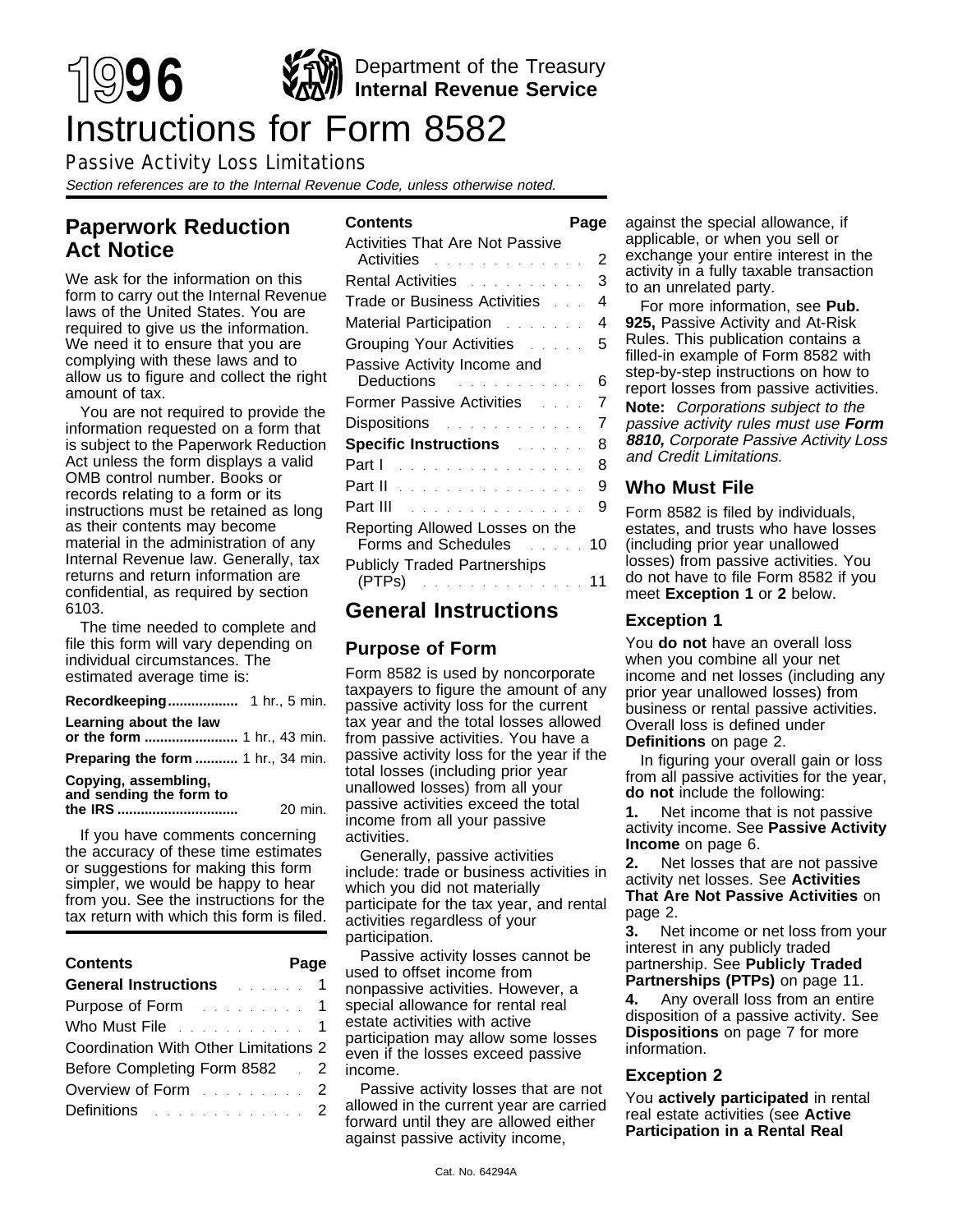**Estate Activity** on page 4) and you meet **ALL** of the following conditions:

• Rental real estate activities with active participation were your only passive activities.

• You have no prior year unallowed losses from these activities.

• Your total loss from the rental real estate activities was not more than \$25,000 (\$12,500 if married filing separately and you lived apart from your spouse all year).

• If you are married filing separately, you lived apart from your spouse all year.

• You have no current or prior year unallowed credits from a passive activity.

• Your modified adjusted gross income was not more than \$100,000 (not more than \$50,000 if married filing separately and you lived apart from your spouse all year).

• You do not hold any interest in a rental real estate activity as a limited partner or as a beneficiary of an estate or a trust.

For the definition of **modified adjusted gross income,** see the instructions for line 6 on page 9.

If you meet all the conditions listed above, your rental real estate losses are not limited and you do not need to complete Form 8582. For losses reported on line 22, Part I of Schedule E, enter the amount of the loss from line 22 on line 23 of Schedule E. For losses from a partnership or an S corporation, enter the amount of the allowable loss from Schedule K-1 in Part II, column (g), of Schedule E. For losses reported on line 32 of **Form 4835,** Farm Rental Income and Expenses, enter the amount of the allowable loss from line 32 on line 33c of Form 4835.

If you do not qualify for Exception 1 or 2, you must complete Form 8582.

## **Coordination With Other Limitations**

Losses from passive activities generally are subject to other limitations (e.g., basis and at-risk limitations) **before** they are subject to the passive loss limitations. Once a loss becomes allowable under these other limitations, you must determine whether the loss is limited under the passive loss rules. Get **Form 6198,** At-Risk Limitations, for details on the at-risk rules. However, capital losses that are allowable under the passive loss rules may be

limited under section 1211. Similarly, percentage depletion deductions that are allowable under the passive loss rules may be limited under section 613A(d).

## **Before Completing Form 8582**

To see if your activity is treated as a passive activity, read:

**• Trade or Business Activities if** your activity is a trade or business activity (page 4).

**• Rental Activities** if your activity is the renting of tangible property (page 3).

• **Material Participation** (page 4). **• Grouping Your Activities** (page 5).

To see how to treat income and deductions from your activity, read:

**• Passive Activity Income and Deductions, Former Passive Activities,** and **Dispositions** (pages 6 and 7).

To see how to enter income and losses on Form 8582, read the instructions for Worksheets 1 and 2 (page 8).

## **Overview of Form**

The form consists of three parts. **Part I—1996 Passive Activity Loss.—** Use Part I to combine the net income and net loss from all passive activities to determine if you have a passive activity loss for 1996.

If the net losses from all passive activities exceed the net income from all passive activities, you will have a passive activity loss for 1996.

**Part II—Special Allowance for Rental Real Estate With Active Participation.—**Use Part II to figure the maximum amount of rental loss allowed if you have a net loss from a rental real estate activity with active participation.

**Part III—Total Losses Allowed.—** Use Part III to figure the amount of the passive activity loss (as determined in Part I) that is allowed for 1996 from all passive activities.

## **Definitions**

Except as otherwise indicated, the following terms in these instructions are defined as shown below.

**Net income** means the excess of current year income over current year deductions from the activity. This includes any current year gains or losses from the disposition of assets or an interest in the activity.

**Net loss** means the excess of current year deductions over current year income from the activity. This includes any current year gains or losses from the disposition of assets or an interest in the activity.

**Overall gain** means the excess of the "net income" from the activity over the prior year unallowed losses from the activity.

**Overall loss** means the excess of the prior year unallowed losses from the activity over the "net income" from the activity or the prior year unallowed losses from the activity plus the "net loss" from the activity.

**Prior year unallowed losses** means the losses from an activity that were disallowed under the passive activity loss limitations in a prior year and carried forward to the tax year under section 469(b). See Regulations section 1.469-1(f)(4) and Pub. 925.

## **Activities That Are Not Passive Activities**

The following are **not** passive activities:

 **1.** Trade or business activities in which you materially participated for the tax year.

 **2.** Any rental real estate activity in which you materially participated, if you were a "real estate professional" for the tax year. You were a real estate professional only if you met **both** of the following conditions:

 **a.** More than half of the personal services you performed in trades or businesses were performed in real property trades or businesses in which you materially participated, and

**b.** You performed more than 750 hours of services in real property trades or businesses in which you materially participated.

For purposes of this rule, each interest in rental real estate is a separate activity, unless you elect to treat all interests in rental real estate as one activity.

If you are married filing jointly, either you or your spouse must separately meet both of the above conditions, without taking into account services performed by the other spouse.

A real property trade or business is any real property development, redevelopment, construction, reconstruction, acquisition, conversion, rental, operation, management, leasing, or brokerage trade or business. Services you performed as an employee are not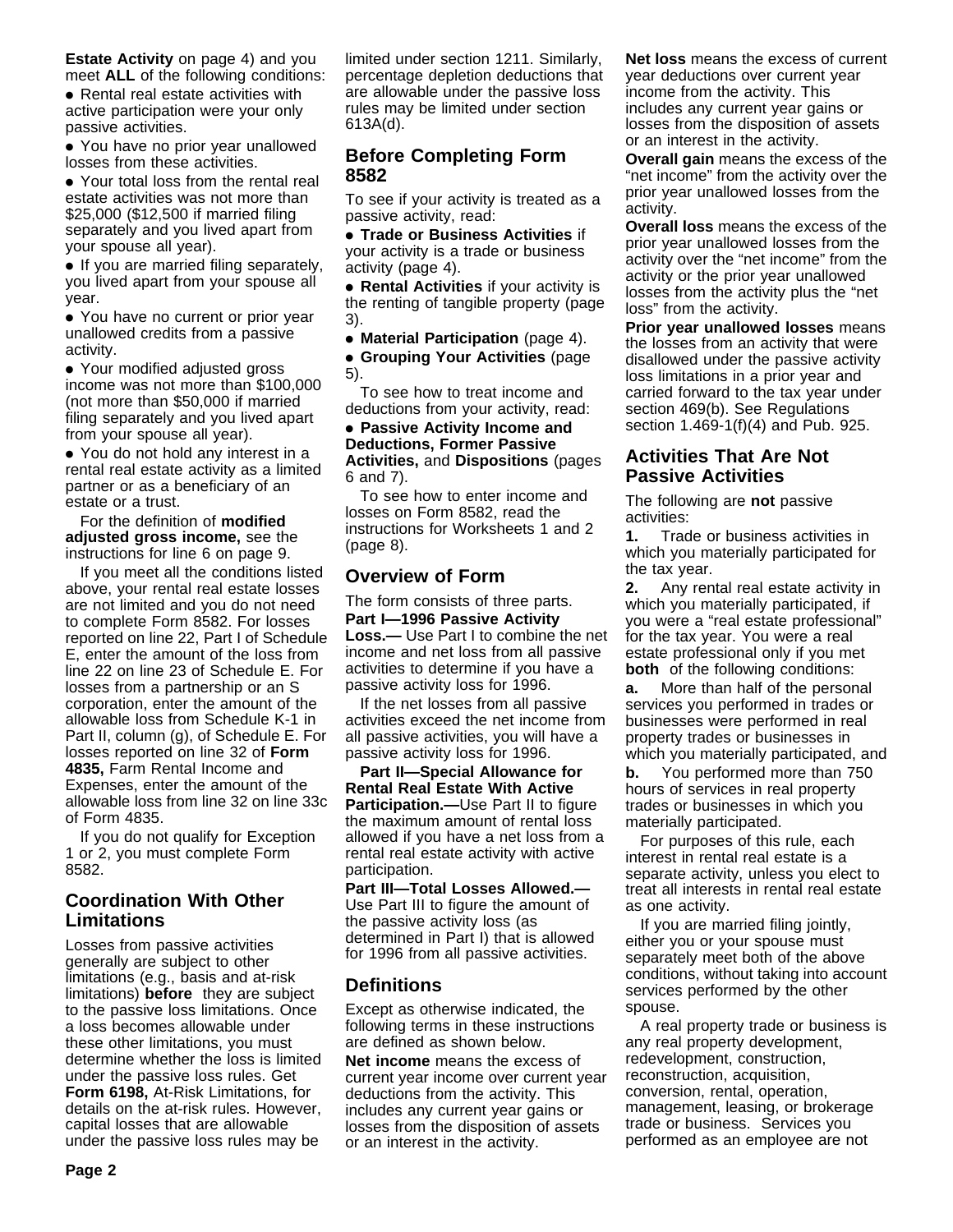treated as performed in a real property trade or business unless you owned more than 5% of the stock (or more than 5% of the capital or profits interest) in the employer.

**Note:** If an activity qualifies for the exception described above in 1996, but has a prior year unallowed loss, the prior year unallowed loss is treated as a loss from a former passive activity. See **Former Passive Activities** on page 7.

 **3.** A working interest in an oil or gas well. Your working interest must be held directly or through an entity that does not limit your liability (such as a general partner interest in a partnership). In this case, it does not matter whether you materially participated in the activity for the tax year.

If, however, your liability was limited for part of the year (e.g., you converted your general partner interest to a limited partner interest during the year), some of your income and losses from the working interest may be treated as passive activity gross income and passive activity deductions. See Temporary Regulations section 1.469-1T(e)(4)(ii).

 **4.** The rental of a dwelling unit you used as a residence if section 280A(c)(5) applies. This section applies if you rented out a dwelling unit that you also used as a home during the year for a number of days that exceeds the **greater of** 14 days or 10% of the number of days during the year that the home was rented at a fair rental.

 **5.** An activity of trading personal property for the account of owners of interests in the activity. See Temporary Regulations section 1.469-1T(e)(6).

Generally, income and losses from these activities should not be entered on Form 8582. However, losses from these activities may be subject to limitations other than the passive loss rules.

## **Rental Activities**

A rental activity is a passive activity even if you materially participated in the activity (other than a rental real estate activity in which you materially participated, if you were a real estate professional).

However, if you meet any one of the six exceptions listed below, the rental of the property is not treated as a rental activity. See **Reporting**

**Income and Losses From the Activities** below if you meet any of the exceptions.

An activity is a rental activity if tangible property (real or personal) is used by customers or held for use by customers and the gross income (or expected gross income) from the activity represents amounts paid (or to be paid) mainly for the use of the property. It does not matter whether the use is under a lease, a service contract, or some other arrangement.

#### **Exceptions**

An activity is not a rental activity if:  **1.** The **average period of**

**customer use** of the rental property is 7 days or less.

Figure the **average period of customer use** for a class of property by dividing the total number of days in all rental periods by the number of rentals during the tax year. If the activity involves renting more than one class of property, multiply the average period of customer use of each class by the ratio of the gross rental income from that class to the activity's total gross rental income. The activity's average period of customer use equals the sum of these class-by-class average periods weighted by gross income. See Regulations section 1.469-1(e)(3)(iii).

 **2.** The **average period of customer use** (defined above) of the rental property is 30 days or less and **significant personal services** were provided in making the rental property available for customer use.

**Significant personal services** include only services performed by individuals. In determining if personal services are significant, all the relevant facts and circumstances are taken into consideration. Facts and circumstances include the frequency of the services, the type and amount of labor required to perform the services, and the value of the services relative to the amount charged for the property's use.

 **3. Extraordinary personal services** were provided in connection with making the rental property available for customer use.

Services provided in connection with making rental property available for customer use are **extraordinary personal services** only if they are performed by individuals and the customers' use of the property is incidental to their receipt of the services.

 **4.** The rental of the property is **incidental** to a nonrental activity.

The rental of property is **incidental** to an activity of holding property for investment if the main purpose of holding the property is to realize a gain from its appreciation and the gross rental income is less than 2% of the smaller of the **unadjusted basis** or the fair market value of the property.

**Unadjusted basis** means the cost of the property without regard to depreciation deductions or any other basis adjustment described in section 1016.

The rental of property is **incidental** to a trade or business activity if:

 **a.** You own an interest in the trade or business activity during the year;

**b.** The rental property was mainly used in the trade or business activity during the tax year or during at least 2 of the 5 preceding tax years; and

 **c.** The gross rental income from the property is less than 2% of the smaller of the **unadjusted basis** or the fair market value of the property.

Lodging provided for the employer's convenience to an employee or the employee's spouse or dependents is **incidental** to the activity or activities in which the employee performs services.

 **5.** You customarily make the rental property available during defined business hours for nonexclusive use by various customers.

 **6.** You provide property for use in a nonrental activity of a partnership, an S corporation, or a joint venture in your capacity as an owner of an interest in such partnership, S corporation, or joint venture.

For example, if a partner contributes the use of property to a partnership, none of the partner's distributive share of partnership income is income from a rental activity unless the partnership is engaged in a rental activity. In addition, a partner's gross income from a guaranteed payment under section 707(c) is not income from a rental activity. The determination of whether the property used in the activity is provided in the partner's capacity as an owner of an interest in the partnership is made on the basis of all the facts and circumstances.

#### **Reporting Income and Losses From the Activities**

If you meet any of the six exceptions listed above, your rental of the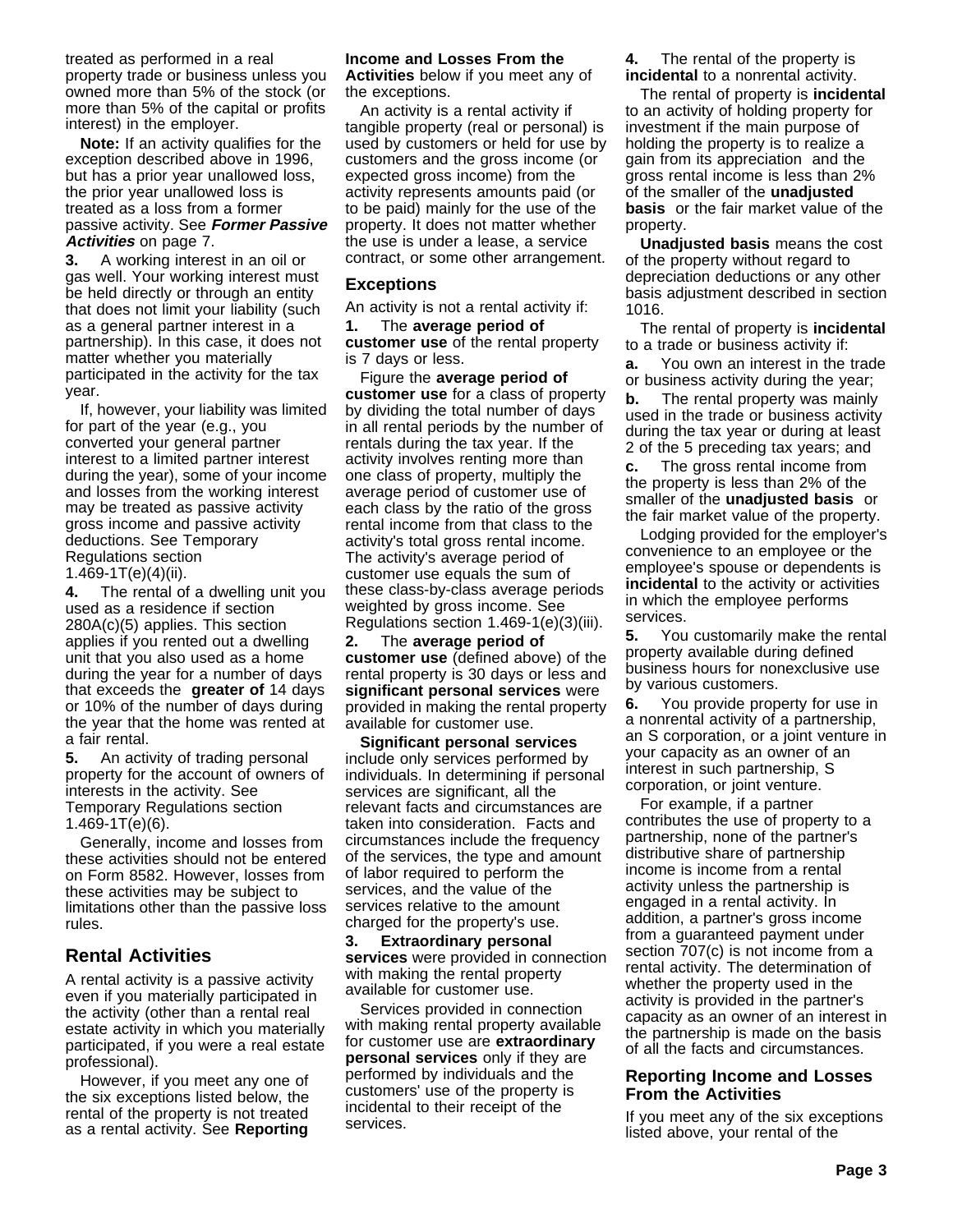property is not a rental activity. You must then determine whether your rental of the property is a trade or business activity and, if so, whether you materially participated in the activity for the tax year (see **Trade or Business Activities** below). If the activity is a trade or business activity in which you did not materially participate, enter the income and losses from the activity on Worksheet 2.

If you meet any of the six exceptions listed on page 3 and the activity is a trade or business activity in which you materially participated, report any income or loss from the activity on the forms or schedules you normally use.

If you **did not** meet any of the six exceptions, the rental activity is generally a passive activity. Special rules apply if you conduct the rental activity through a publicly traded partnership (PTP) or if any of the rules described under **Recharacterization of Passive**

**Income** on page 7 apply. See the PTP rules on page 11.

If none of the special rules apply, a passive rental activity is entered on either Worksheet 1 or 2. Worksheet 1 is for passive rental real estate activities in which you actively participated. See **Active Participation in a Rental Real Estate Activity** below. Worksheet 2 is for passive rental real estate activities in which you did not actively participate, activities of renting personal property, and other passive trade or business activities. See the instructions for Worksheets 1 and 2 on page 8.

#### **Active Participation in a Rental Real Estate Activity**

If you actively participated in a passive rental real estate activity, you may be able to deduct up to \$25,000 of the loss from the activity from nonpassive income. This special allowance is an exception to the general rule disallowing losses in excess of income from passive activities. The special allowance is not available if you were married, file a separate return for the year, and did not live apart from your spouse at all times during the year.

Only individuals and qualifying estates can actively participate in a rental real estate activity. Estates (other than qualifying estates) and trusts cannot actively participate.

Limited partners cannot actively participate unless future regulations provide an exception.

You are not considered to actively participate in a rental real estate activity if at any time during the tax year your interest (including your spouse's interest) in the activity was less than 10% (by value) of all interests in the activity.

Active participation is a less stringent requirement than material participation (see **Material Participation** below). You may be treated as actively participating if you participated, for example, in making management decisions or arranging for others to provide services (such as repairs) in a significant and bona fide sense. Management decisions that can count as active participation include approving new tenants, deciding on rental terms, approving capital or repair expenditures, and other similar decisions.

An estate is treated as actively participating for tax years ending less than 2 years after the date of the decedent's death if the decedent would have satisfied the active participation requirements for the activity for the tax year the decedent died. Such an estate is a qualifying estate.

The maximum special allowance that single individuals and married individuals filing a joint return for the tax year can qualify for is \$25,000. The maximum is \$12,500 for married individuals who file separate returns for the tax year and who lived apart at all times during the tax year. The maximum special allowance for which an estate can qualify is \$25,000 reduced by the special allowance for which the surviving spouse qualified.

If your modified adjusted gross income (defined on page 9) is \$100,000 or less (\$50,000 or less if married filing separately), your loss is deductible up to the amount of the maximum special allowance referred to in the preceding paragraph. If your modified adjusted gross income is more than \$100,000 (\$50,000 if married filing separately), the special allowance is limited to 50% of the difference between \$150,000 (\$75,000 if married filing separately) and your modified adjusted gross income. When modified adjusted gross income is \$150,000 or more (\$75,000 or more if married filing separately), there is no special allowance.

If you qualify under the active participation rules, use Worksheet 1 and see page 8 of the instructions.

## **Trade or Business Activities**

A trade or business activity is an activity (other than a rental activity or an activity treated as incidental to an activity of holding property for investment) that:

 **1.** Involves the conduct of a trade or business (within the meaning of section 162),

 **2.** Is conducted in anticipation of starting a trade or business, or

 **3.** Involves research or experimental expenditures deductible under section 174 (or that would be if you chose to deduct rather than capitalize them).

Trade or business activities are generally reported on Schedule C, C-EZ, or F, or in Part II or III of Schedule E.

#### **Reporting Income and Losses From the Activities**

**Trade or business activities with material participation.—** If you materially participated in a trade or business activity, the activity is **not** a passive activity. Report the income and losses from the activity on the form or schedule you normally use.

**Trade or business activities without material participation.—** If you did not materially participate in a trade or business activity, the activity is a passive activity. In general, you must use Worksheet 2 to determine the amount to enter on Form 8582. However, if you owned the activity through a publicly traded partnership or the activity is a significant participation activity, special rules apply. See **Publicly Traded Partnerships (PTPs)** on page 11. See Pub. 925 for how to report income or losses from significant participation passive activities.

## **Material Participation**

**In general.—** Participation, for purposes of the material participation tests listed on page 5, generally includes any work you did in connection with an activity if you owned an interest in the activity at the time you did the work. The capacity in which you did the work does not matter. However, work is not treated as participation if it is not work that an owner would customarily do in the same type of activity, and one of your main reasons for doing the work was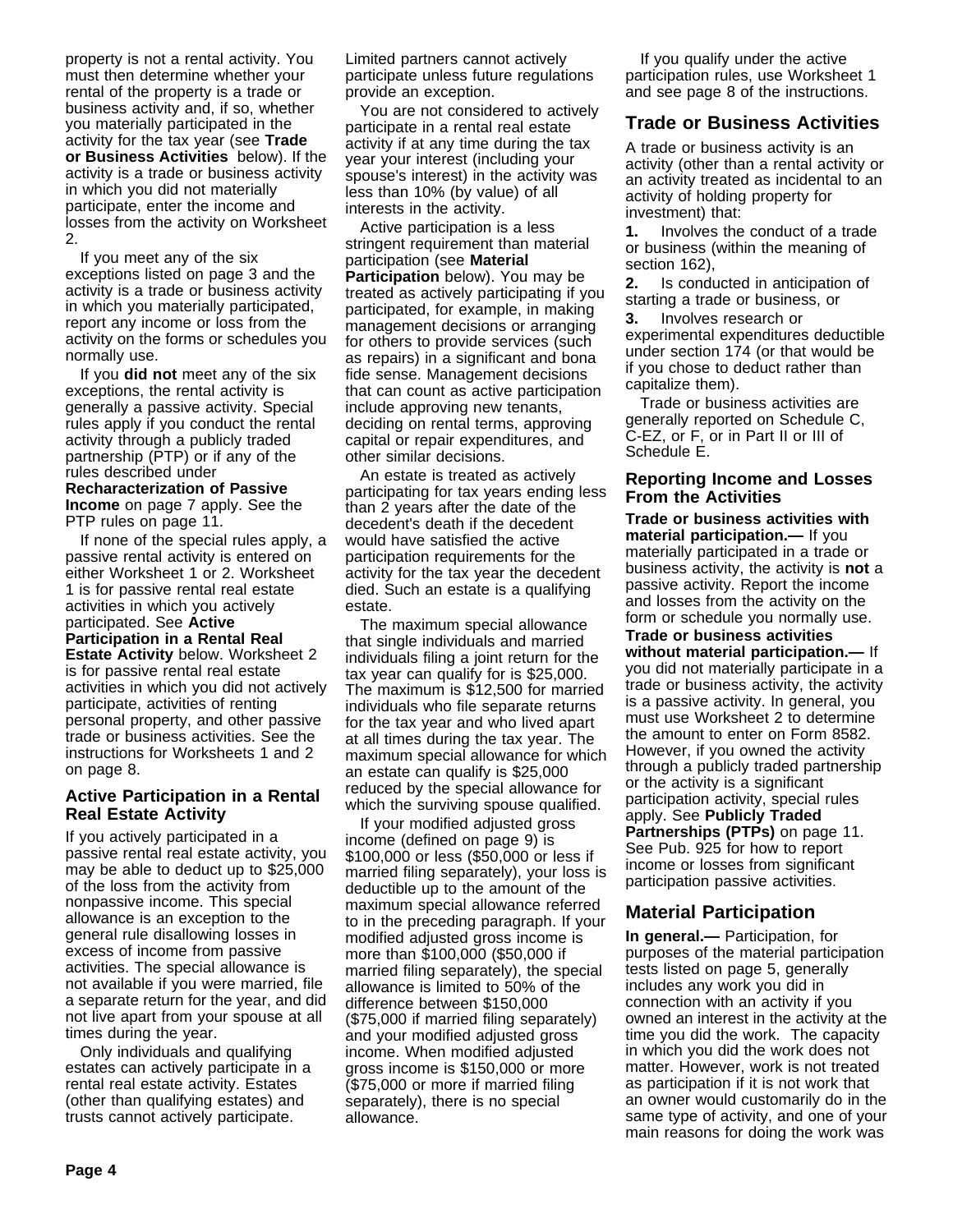to avoid the disallowance of losses or credits from the activity under the passive activity rules.

**Tests for investors.—** Work you did as an investor in an activity is not treated as participation unless you were directly involved in the day-to-day management or operations of the activity. Work done as an investor includes:

 **1.** Studying and reviewing financial statements or reports on operations of the activity.

 **2.** Preparing or compiling summaries or analyses of the finances or operations of the activity for your own use.

 **3.** Monitoring the finances or operations of the activity in a nonmanagerial capacity.

**Proof of participation.—** You may prove your participation in an activity by any reasonable means. You do not have to maintain contemporaneous daily time reports, logs, or similar documents if you can establish your participation by other reasonable means. Reasonable means for this purpose may include, but are not limited to, the identification of services performed over a period of time and the approximate number of hours spent performing the services during that period, based on appointment books, calendars, or narrative summaries.

**Tests for spouse.—** Participation by your spouse during the tax year in an activity you own may be counted as your participation in the activity. The participation by your spouse may be included as your participation even if your spouse did not own an interest in the activity and whether or not you and your spouse file a joint return for the tax year.

**Tests for individuals.—** You materially participated for the tax year in an activity if you satisfy one or more of the following tests:

 **1.** You participated in the activity for more than 500 hours.

 **2.** Your participation in the activity for the tax year was substantially all of the participation in the activity of all individuals (including individuals who did not own any interest in the activity) for the year.

 **3.** You participated in the activity for more than 100 hours during the tax year, and you participated at least as much as any other individual (including individuals who did not own any interest in the activity) for the year.

 **4.** The activity is a significant participation activity for the tax year, and you participated in all significant participation activities during the year for more than 500 hours. A **significant participation activity** is any trade or business activity in which you participated for more than 100 hours during the year and in which you did not materially participate under any of the material participation tests (other than this test 4).

 **5.** You materially participated in the activity for any 5 (whether or not consecutive) of the 10 preceding tax years. When determining if you materially participated in tax years beginning before 1987 (other than a tax year of a partnership, an S corporation, an estate, or a trust ending after 1986), you materially participated only if you participated for more than 500 hours during the tax year.

 **6.** The activity is a personal service activity in which you materially participated for any 3 (whether or not consecutive) preceding tax years. When determining if you materially participated for tax years beginning before 1987 (other than a tax year of a partnership, an S corporation, an estate, or a trust ending after 1986), you materially participated only if you participated for more than 500 hours during the tax year.

An activity is a personal service activity if it involves the performance of personal services in the fields of health, law, engineering, architecture, accounting, actuarial science, performing arts, consulting, or any other trade or business in which capital is not a material income-producing factor.

 **7.** Based on all the facts and circumstances, you participated in the activity on a regular, continuous, and substantial basis during the tax year.

You did not materially participate in the activity under this seventh test, however, if you participated in the activity for 100 hours or less during the year. Your participation in managing the activity does not count in determining whether you materially participated under this test if:

 **a.** Any person (except you) received compensation for performing services in the management of the activity; or

**b.** Any individual spent more hours during the tax year than you spent performing services in the management of the activity (regardless of whether the individual

was compensated for the management services).

**Special rules for limited partners.—** If you are a limited partner in an activity, you generally **did not** materially participate in the activity. You **did** materially participate in the activity, however, if you met material participation tests 1, 5, or 6 above for the tax year.

You are not treated as a limited partner, for purposes of the material participation tests, however, if you were a general partner in the partnership at all times during the partnership's tax year ending with or within your tax year (or, if shorter, during the portion of the partnership's tax year in which you directly or indirectly owned your limited partner interest).

**Special rules for certain retired or disabled farmers and surviving spouses of farmers.—** Certain retired or disabled farmers and surviving spouses of farmers are treated as materially participating in a farming activity if the real property used in the activity would meet the estate tax rules for special valuation of farm property passed from a qualifying decedent. See Temporary Regulations section 1.469-5T(h)(2).

**Estates and trusts.—** The passive loss limitations apply in figuring the distributable net income and taxable income of an estate or trust. See Temporary Regulations section 1.469-1T(b)(2) and (3). The rules for determining material participation for this purpose have not yet been issued.

#### **Grouping Your Activities**

Generally, one or more trade or business activities or rental activities may be treated as a single activity if the activities make up an appropriate economic unit for the measurement of gain or loss under the passive activity rules. Whether activities make up an appropriate economic unit depends on all the relevant facts and circumstances. The factors given the greatest weight in determining whether activities make up an appropriate economic unit are:

 **1.** Similarities and differences in types of trades or businesses,

 **2.** The extent of common control,

 **3.** The extent of common ownership,

 **4.** Geographical location, and

 **5.** Reliance between or among the activities.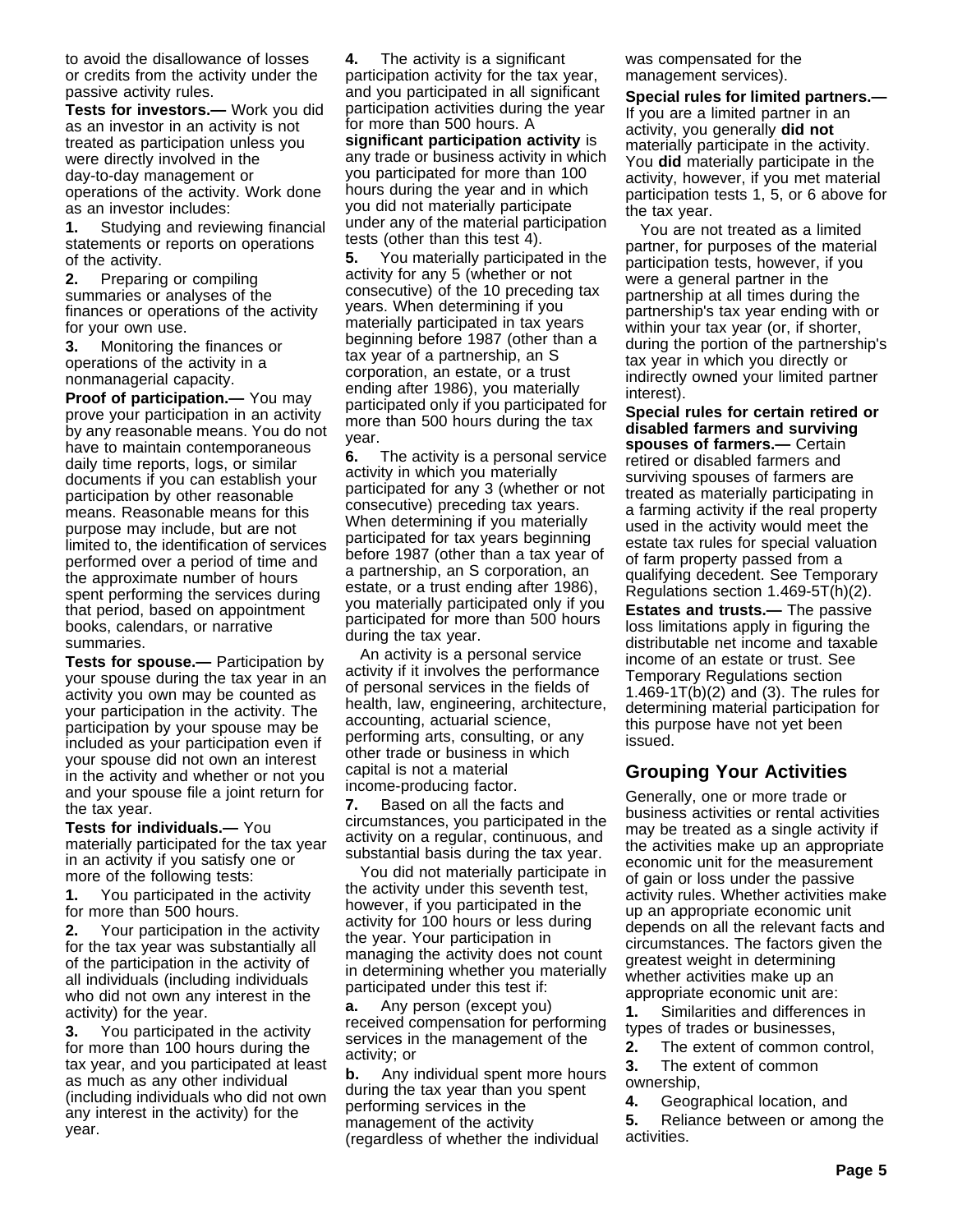**Example.** You have a significant ownership interest in a bakery and a movie theater in Baltimore and in a bakery and a movie theater in Philadelphia. Depending on all the relevant facts and circumstances, there may be more than one reasonable method for grouping your activities. For instance, the following groupings may or may not be permissible: a single activity, a movie theater activity and a bakery activity, a Baltimore activity and a Philadelphia activity, or four separate activities.

Once you choose a grouping under these rules, you must continue using that grouping in later tax years unless a material change in the facts and circumstances makes it clearly inappropriate.

The IRS may regroup your activities if your grouping fails to reflect one or more appropriate economic units and one of the primary purposes of your grouping is to avoid the passive activity limitations.

**Limitation on grouping certain activities.—** The following activities may not be grouped together:

 **1.** A rental activity with a trade or business activity unless the activities being grouped together make up an appropriate economic unit, and

 **a.** The rental activity is insubstantial relative to the trade or business activity or vice versa, or

**b.** Each owner of the trade or business activity has the same proportionate ownership interest in the rental activity. If so, the portion of the rental activity involving the rental of property to be used in the trade or business activity may be grouped with the trade or business activity.

**2.** An activity involving the rental of real property with an activity involving the rental of personal property (except for personal property provided in connection with the real property or vice versa).

 **3.** Any activity with another activity in a different type of business and in which you hold an interest as a limited partner or as a limited entrepreneur (as defined in section 464(e)(2)) if that other activity engages in holding, producing, or distributing motion picture films or videotapes; farming; leasing section 1245 property; or exploring for (or exploiting) oil and gas resources or geothermal deposits.

**Activities conducted through partnerships, S corporations, and C corporations subject to section**

**469.—** Once a partnership or corporation determines its activities under these rules, a partner or shareholder may use these rules to group those activities with each other, with activities conducted directly by the partner or shareholder, and with activities conducted through other partnerships and corporations. A partner or shareholder may not treat as separate activities those activities grouped together by the partnership or corporation.

**Partial disposition of an activity.—** You may treat the disposition of substantially all of an activity as a separate activity if you can prove with reasonable certainty:

 **1.** The prior year unallowed losses, if any, allocable to the part of the activity disposed of, and

The net income or loss for the year of disposition allocable to the part of the activity disposed of.

## **Passive Activity Income and Deductions**

Take into account only passive activity income and passive activity deductions in determining your net income or net loss from all passive activities or any passive activity. For example, if your passive activity is reported on Schedule C, C-EZ, E, or F, and the activity has no prior year unallowed losses or any gain or loss from the disposition of assets or an interest in the activity, take into account only the passive activity income and passive activity deductions from the activity in determining the amount to enter on Form 8582 and the worksheets.

If you own an interest in a passive activity through a partnership or an S corporation, the partnership or S corporation will generally provide you with the net income or net loss from the passive activity. If, however, the partnership or S corporation is required to state an item of gross income or deduction separately to you, and the gross income or deduction is passive activity gross income or a passive activity deduction (respectively), you must include that amount in figuring the net income or net loss entered on Form 8582 and the worksheets.

**Caution:** The partnership or S corporation does not have a record of any prior year unallowed losses from the passive activities of the partnership or S corporation. If you had prior year unallowed losses from these activities, they can be found in column (c) of your 1995 Worksheet 4.

## **Passive Activity Income**

In determining your overall gain or loss from all passive activities or any passive activity, take into account only passive activity income. Do not enter income that is not passive activity income on Form 8582 or the worksheets. Passive activity income includes all income from passive activities, including (with certain exceptions described in Temporary Regulations section 1.469-2T(c)(2) and Regulations section 1.469-2(c)(2)) gain from the disposition of an interest in a passive activity or property used in a passive activity at the time of the disposition.

Passive activity income **does not** include the following:

• Income from an activity that is not a passive activity.

• Portfolio income, including interest, dividends, annuities, and royalties not derived in the ordinary course of a trade or business and gain or loss from the disposition of property that produces those types of income or is held for investment (see section 163(d)(5)). See Temporary

Regulations section 1.469-2T(c)(3).

● Alaska Permanent Fund dividends.

• Personal service income, including salaries, wages, commissions, self-employment income from trade or business activities in which you materially participated for the tax year, deferred compensation, taxable social security and other retirement benefits, and payments from partnerships to partners for personal services. See Temporary Regulations section 1.469-2T(c)(4).

• Income from positive section 481 adjustments allocated to activities other than passive activities. See Temporary Regulations section 1.469-2T(c)(5).

• Income or gain from investments of working capital.

• Income from an oil or gas property if you treated any loss from a working interest in the property for any tax year beginning after 1986 as a nonpassive loss under the rule excluding working interests in oil and gas wells from passive activities. See Regulations section 1.469-2(c)(6).

• Any income from intangible property if your personal efforts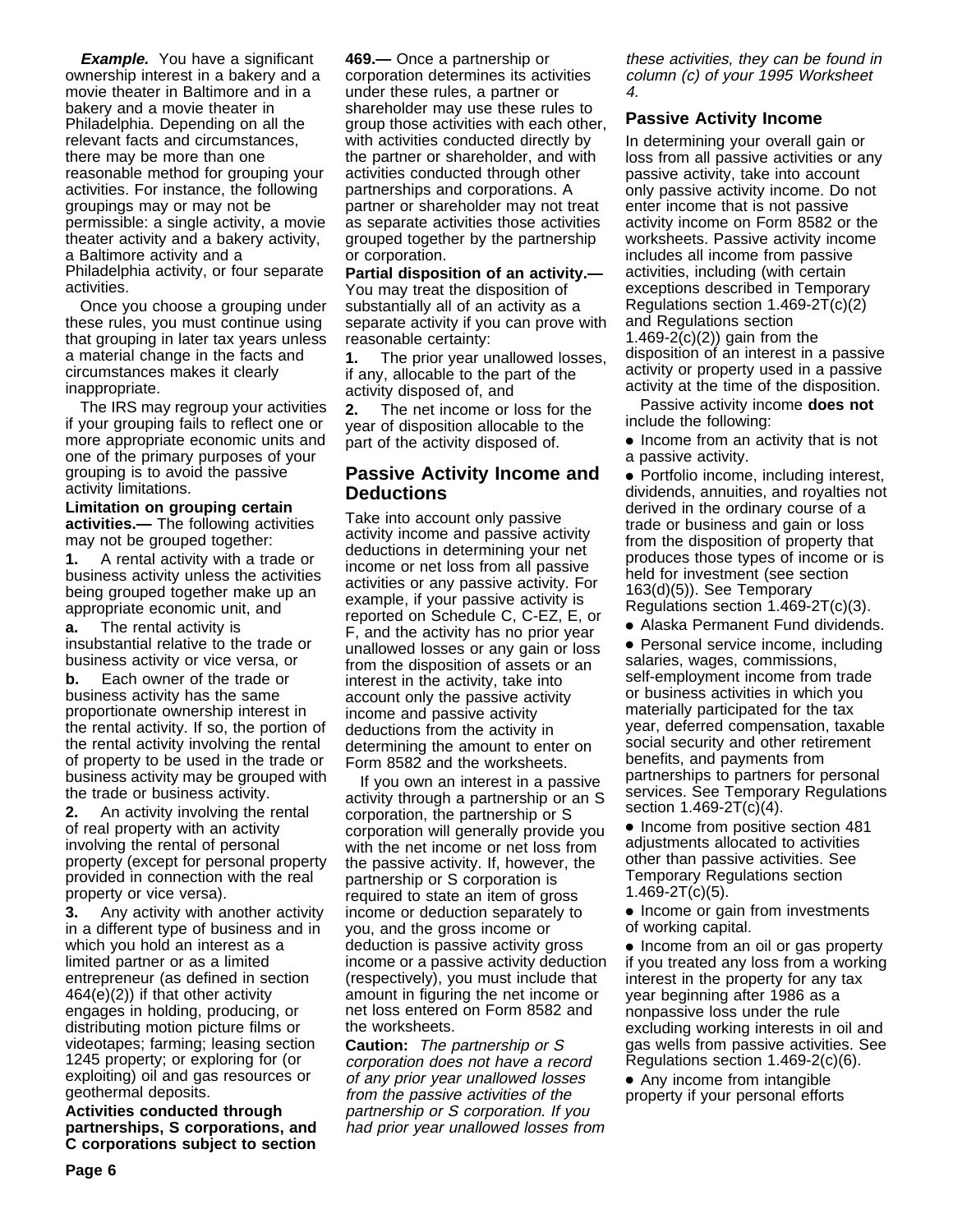significantly contributed to the creation of the property.

• Any income treated as income that is not passive activity income under Temporary Regulations section 1.469-2T(f) and Regulations section 1.469-2(f). See **Recharacterization of Passive Income** below.

• Overall gain from any interest in a publicly traded partnership.

• State, local, and foreign income tax refunds.

• Income from a covenant not to compete.

• Any reimbursement of a casualty or theft loss included in income to recover all or part of a prior year loss deduction, if the deduction for the loss was not treated as a passive activity deduction.

• Cancellation of debt income to the extent that, at the time the debt is discharged, the debt is not properly allocable under Temporary Regulations section 1.163-8T to passive activities.

#### **Passive Activity Deductions**

In determining your overall gain or overall loss from all passive activities or any passive activity, take into account only passive activity deductions. Do not take into account deductions that are not passive activity deductions. Passive activity deductions include all deductions from activities that are passive activities for the tax year and all deductions from passive activities that were disallowed under the passive loss rules in prior tax years and carried forward to the tax year under section 469(b). See Regulations section 1.469-1(f)(4).

Passive activity deductions include losses from dispositions of property used in a passive activity at the time of the disposition and losses from a disposition of less than your entire interest in a passive activity. See **Dispositions** below for the treatment of losses upon certain dispositions of your entire interest in an activity.

Passive activity deductions **do not** include the following:

• Deductions for expenses (other than interest expense) that are clearly and directly allocable to portfolio income.

• Interest expense, other than interest expense properly allocable under Temporary Regulations section 1.163-8T to passive activities (e.g., qualified home mortgage interest and

capitalized interest expense are not passive activity deductions).

• Losses from dispositions of property that produce portfolio income or property held for investment.

• State, local, and foreign income taxes.

• Miscellaneous itemized deductions that may be disallowed under section 67.

• Charitable contribution deductions.

• Net operating loss deductions, percentage depletion carryovers under section 613A(d), and capital loss carryovers.

• Deductions and losses that would have been allowed for tax years beginning before 1987, but for basis or at-risk limitations.

• Net negative section 481 adjustments allocated to activities other than passive activities. See Temporary Regulations section 1.469-2T(d)(7).

• Deductions for losses from fire, storm, shipwreck or other casualty, or from theft, if losses similar in cause and severity do not recur regularly in the activity.

• The deduction allowed under section 164(f) for one-half of self-employment taxes.

#### **Recharacterization of Passive Income**

Certain income from passive activities may be recharacterized and excluded from passive activity income. The amount of income recharacterized equals the net income from the sources below. If during the tax year you received net income from any sources described below (either directly or through a partnership or an S corporation), see Pub. 925 to find out how to report net income or loss from these sources. Also see Temporary Regulations section 1.469-2T(f) and Regulations section 1.469-2(f) for more information.

Income from the following sources may be subject to the net income recharacterization rules.

• Significant participation passive activities defined on page 5.

• Rental of property when less than 30% of the unadjusted basis of the property is subject to depreciation.

• Passive equity-financed lending activities.

• Rental of property incidental to a development activity.

• Rental of property to a nonpassive activity.

• Acquisition of an interest in a pass-through entity that licenses intangible property.

## **Former Passive Activities**

A former passive activity is any activity that was a passive activity in a prior tax year, but is not a passive activity in the current tax year. A prior year unallowed loss from a former passive activity is allowed to the extent of the current year income from the activity.

If the current year net income from the activity is less than the prior year unallowed loss, enter the prior year unallowed loss and any current year net income from the activity on Form 8582 and the applicable worksheets.

If the current year net income from the activity is equal to or greater than the prior year unallowed loss from the activity, report the income and loss on the forms and schedules you would normally use; do not enter the amounts on Form 8582.

If the activity has a net loss for the current year, enter the prior year unallowed loss (but not the current year loss) on Form 8582 and the applicable worksheets.

To report a disposition of a former passive activity, follow the rules under **Dispositions** below.

#### **Dispositions**

#### **Disposition of Less Than an Entire Interest**

Gains and losses from the disposition of less than an entire interest in an activity are treated as part of the net income or loss from the activity for the current year. A disposition of less than an entire interest does not trigger the allowance of prior year unallowed losses.

#### **Disposition of an Entire Interest**

If you disposed of your entire interest in a passive activity or a former passive activity to an unrelated person in a fully taxable transaction during the tax year, your losses allocable to the activity for the year are not limited by the passive loss rules. A fully taxable transaction is a transaction in which you recognize all your realized gain or loss.

If you are using the installment method to report this kind of disposition, to figure the loss for the current year that is not limited by the passive loss rules, multiply your overall loss (which **does not**include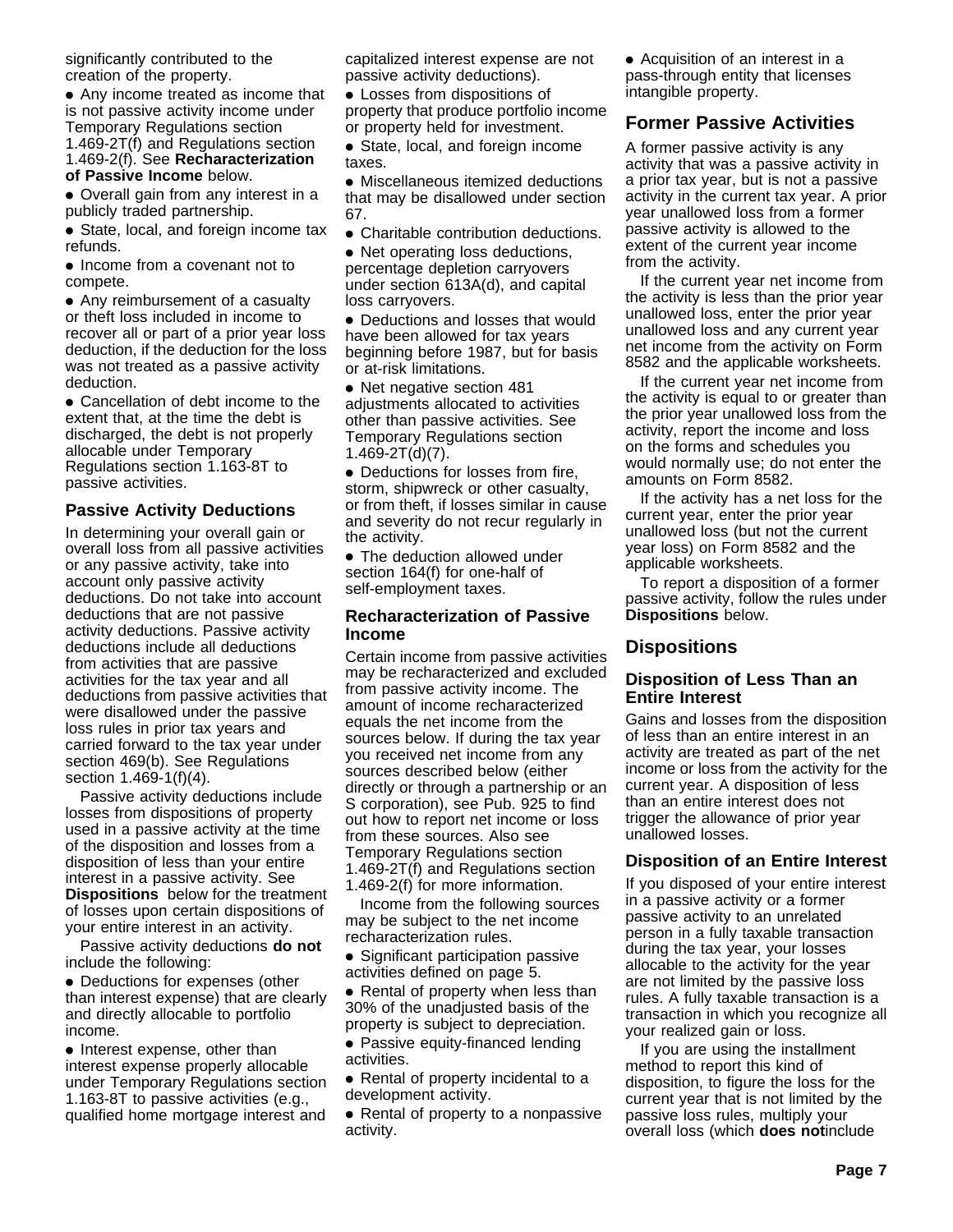losses allowed in prior years) by the following fraction:

Gain recognized in the current year

Unrecognized gain as of the beginning of the current year

A partner in a publicly traded partnership (PTP) is not treated as having disposed of an entire interest in an activity of a PTP until there is an entire disposition of the partner's interest in the PTP.

#### **Reporting an Entire Disposition on Schedule D or Form 4797**

When you completely dispose of your entire interest in a passive activity or a former passive activity, you may have to report net income or loss and prior year unallowed losses from the activity. All the net income and losses are reported on the forms and schedules you normally use.

Combine any income and losses (including any prior year unallowed losses) from the activity for the tax year to see if you have an overall gain or loss. If you have an overall gain from a passive activity and you have other passive activities to report on Form 8582, include the income, losses, and prior year unallowed losses on Worksheet 1 or 2. If this is your only passive activity or a former passive activity, report any income and losses (including any prior year unallowed losses) on the forms and schedules you normally use and do not include the income or losses on the worksheets or Form 8582.

If you have an overall loss when you combine the income and losses, do not use the worksheets or Form 8582 for the activity. Any losses (including prior year unallowed losses) are allowed in full. Report the income and losses on the forms and schedules you normally use.

If you must figure modified adjusted gross income for line 6 of Form 8582, the overall loss from this activity is a nonpassive loss and must be used when figuring modified adjusted gross income. This is because an overall loss from an entire disposition of a passive activity is a nonpassive loss when there is an aggregate loss from all other passive activities.

#### **Example 1: Activity with overall gain**

You sell your entire interest in a rental property in which you actively participated at a gain of \$15,525. \$7,300 of the gain is section 1231 gain (Form 4797, Part I) and \$8,225

is ordinary recapture income (Form 4797, Part II). The total loss you would report on line 23 of Schedule E (Form 1040) is (\$15,450). This includes a current year (\$2,800) net loss, and a (\$12,650) prior year unallowed loss.

If you had other passive activities reportable on Form 8582, you would make the following entries on Worksheet 1. You would enter the \$15,525 gain on the disposition in column (a), the current year loss of (\$2,800) in column (b), and the prior year unallowed loss of (\$12,650) in column (c).

#### **Example 2: Activity with overall loss**

You sell your entire interest in a limited partnership and this is your only passive activity. You have a current year Schedule E loss of (\$3,330), a Schedule E prior year unallowed loss of (\$1,115), and a Schedule D gain of \$2,000 from the sale of your interest in the partnership.

Because there is an overall loss of (\$2,445) after combining the gain and losses, none of the amounts are entered on Worksheet 2 or on Form 8582.

The net loss plus the prior year unallowed loss  $(\$3,330 + \$1,115 =$ \$4,445) is entered on Schedule E, Part II, column (i), and the \$2,000 gain on the sale is entered on Schedule D, in either Part I or Part II, depending on how long the partnership interest was held.

# **Specific Instructions**

## **Part I**

**Note:** See Pub. 925 for examples showing how to complete the worksheets.

## **Worksheet 1**

Individuals and qualifying estates who actively participated in rental real estate activities should use Worksheet 1 and include the income or loss from those activities on lines 1a through 1c of Form 8582. Use Worksheet 2 to figure the amounts to enter on lines 2a, through 2c if you did not actively participate in a rental real estate activity.

**Caution:** Do not enter a prior year unallowed loss in column (c) of Worksheet 1 unless you actively participated in the activity in both the year the loss arose and the current tax year. If you did not actively participate in both years, enter the prior year unallowed loss in column (c) of Worksheet 2.

Married individuals filing separate returns and did not live apart from their spouse at all times during the tax year do not qualify under the active participation rule and should use Worksheet 2 instead of Worksheet 1. To take advantage of the \$25,000 allowance, married individuals must file a joint return.

**Column (a).—** Enter the current year net income from each activity. For example, if a Schedule C activity has current year profit of \$5,000 and a Form 4797 gain of \$2,000, enter \$7,000 in column (a). Enter the total of column (a) on line 1a of Form 8582.

**Column (b).—** Enter the current year net loss for each activity. For example, if a Schedule E rental activity has a current year loss of (\$4,500) on line 22 of Schedule E and a current year Form 4797 loss of (\$1,000), enter (\$5,500) in column (b). Do not enter any prior year unallowed losses in this column. Enter the total of column (b) on line 1b of Form 8582.

**Column (c).—** Enter the prior year unallowed losses for each activity. These amounts can be found on Worksheet 4, column (c), of your 1995 Form 8582. Enter the total of column (c) from your 1996 Worksheet 1 on line 1c of Form 8582.

**Columns (d) and (e).—** Combine income and losses in columns (a) through (c) for each activity and enter any overall gain for the activity in column (d) or any overall loss for the activity in column (e). Do not enter amounts from columns (d) and (e) on Form 8582. These amounts will be used when Form 8582 is completed to figure the loss allowed for the current year.

## **Worksheet 2**

Use Worksheet 2 for passive trade or business activities, for passive rental real estate activities that do not qualify for the special allowance, and for rental activities other than rental real estate activities.

**Column (a).—** Enter the current year net income for each activity. (See the example included in the instructions under column (a) for Worksheet 1, on page 8.) Enter the total of column (a) on line 2a of Form 8582.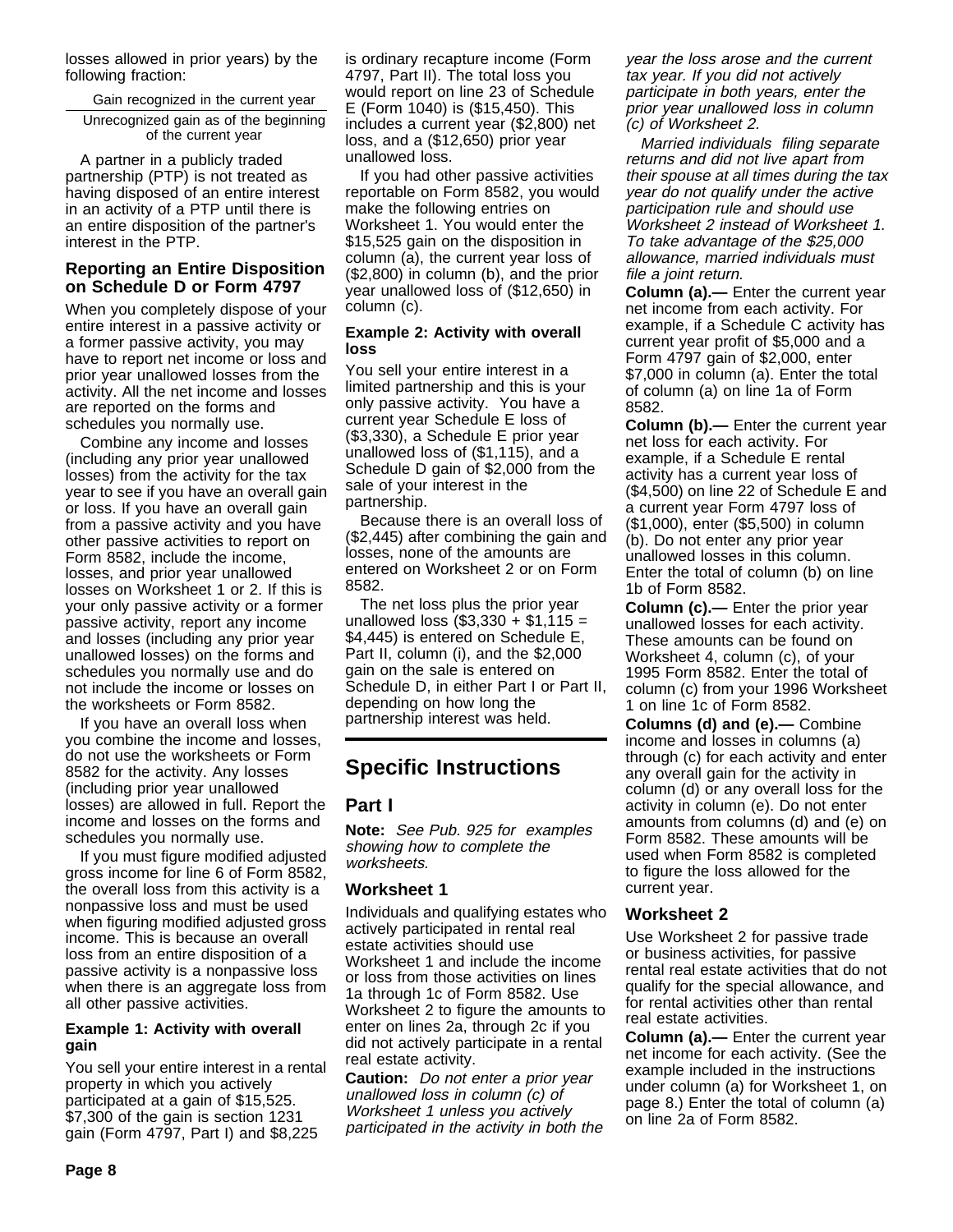**Column (b).—** Enter the current year net loss for each activity. (See the example included in the instructions under column (b) of Worksheet 1, on page 8.) Enter the total of column (b) on line 2b of Form 8582.

**Column (c).—** Enter the unallowed losses for the prior years for each activity. These amounts can be found on Worksheet 4, column (c), of your 1995 Form 8582. Enter the total of column (c) from your 1996 Worksheet 2 on line 2c of Form 8582.

**Columns (d) and (e).—** Combine income and losses in columns (a) through (c) for each activity and enter any overall gain for the activity in column (d) or any overall loss for the activity in column (e). Do not enter amounts from columns (d) and (e) on Form 8582. These amounts will be used when Form 8582 is completed to figure the loss allowed for the current year.

**Line 3.—** If line 3 shows net income or zero, all your losses are allowed, including any prior year unallowed losses entered on line 1c or 2c. Do not complete Form 8582. Take the losses to the form or schedule you normally report them on.

## **Part II**

Enter all numbers in Part II as positive amounts (i.e., greater than zero).

#### **Examples:**

 **1.** Line 1d has a loss of \$47,000 and line 3 has a loss of \$42,000. Enter \$42,000 as a positive number on line 4.

 **2.** Line 4 has a loss of \$42,000 and line 8 is \$25,000. Enter \$25,000 as a positive number on line 9.

**Line 5.—** Married persons filing separate returns who lived apart at all times during the year should enter \$75,000 on line 5 instead of \$150,000. Married persons filing separate returns who lived together at any time during the year are **not** eligible for the special allowance. They must enter zero on line 9 and go to line 10.

**Line 6.—** To figure **modified adjusted gross income** for this line, combine all the amounts you would use to figure adjusted gross income except do not take into account:

• Passive income or loss included on Form 8582;

• Any rental real estate loss allowed under section 469(c)(7) to real estate professionals (defined under **Activities That Are Not Passive Activites** on page 2).

• Any overall loss from a PTP;

• The taxable amount of social security and tier 1 railroad retirement benefits;

• The deduction allowed under section 219 for contributions to IRAs and certain other qualified retirement plans;

• The deduction allowed under section 164(f) for one-half of self-employment taxes, **or** 

• The exclusion from income of interest from series EE U.S. savings bonds used to pay higher education expenses.

Include portfolio income or expenses that are clearly and directly allocable to portfolio income in the modified adjusted gross income computation. Any income that is treated as nonpassive income is included in the computation of modified adjusted gross income. For example, overall gain from a publicly traded partnership and net income from an activity or item of property subject to the recharacterization of passive income rules is nonpassive income. In addition, an overall loss from the entire disposition of a passive activity is not included on Form 8582. Instead, the overall loss is a nonpassive loss and must be included in the computation of modified adjusted gross income.

**Example.** If your adjusted gross income on line 31 of Form 1040 is \$92,000, and you had taxable social security benefits of \$5,500 on line 20b, your modified adjusted gross income would be \$86,500 (\$92,000 – \$5,500).

**Line 8.—** Do not enter more than \$12,500 on line 8 if you are married filing a separate return and you and your spouse lived apart at all times during the year. Married persons filing separate returns who lived together at any time during the year are not eligible for the special allowance. They must enter zero on line 9 and go to line 10.

## **Part III**

**Line 11.—** Use the worksheets on Form 8582 and the following instructions for those worksheets to figure the unallowed loss to be carried forward and the allowed loss to report on the forms and schedules for 1996. Worksheets 1 and 2, columns (d) and (e), will show whether an activity had an overall gain or loss. If you have activities that show overall gain in column (d) of Worksheet 1 or 2, report all the income and losses listed in columns (a), (b), and (c) for those activities on the proper forms and schedules.

If you have activities in Worksheet 1 or 2 that show an overall loss in column (e), you will have to allocate the allowed loss on line 11 of Form 8582 to those activities by completing Worksheets 3, 4, and 5 or 6.

Start with Worksheet 3 if you have any activities in Worksheet 1 with an overall loss in column (e) and an amount on line 9 of Form 8582. If you do not have activities with an overall loss in Worksheet 1 or line 9 does not have an entry, start with Worksheet 4 for any activities in Worksheet 1 or 2 that show an overall loss in column (e).

## **Worksheet 3**

Use Worksheet 3 if you have activities in Worksheet 1 with an overall loss in column (e) and an amount on line 9 of Form 8582.

**Column (a).—** Enter the overall loss from column (e) of Worksheet 1 for each activity.

**Column (b).—** Divide each of the individual losses shown in column (a) by the total of all the losses in column (a) and enter the ratio for each of the activities in column (b). The total of all the ratios should equal 1.00.

**Column (c).—** Multiply line 9 of Form 8582 by each of the ratios in column (b) and enter the results in column (c). The total of column (c) should be the same as line 9 of Form 8582.

**Column (c) total is the same as column (a) total.—** If the total losses in column (c) are the same as the total losses in column (a), all the amounts in columns (a), (b), and (c) of Worksheet 1 should be reported on the proper forms and schedules. The losses in Worksheet 1 are allowed in full and are not carried over to Worksheet 4. Complete Worksheet 4 only if you have activities with overall losses in column (e) of Worksheet 2.

**Column (c) total is less than column (a) total.—** If the total losses in column (c) are less than the total losses in column (a), complete column (d).

**Column (d).—** Subtract column (c) from column (a) and enter the results in this column. Also enter on Worksheet 4 the name of the activities and the form or schedule on which the loss is to be reported. Enter the amounts from column (d) of this worksheet in column (a) of Worksheet 4. Also include in Worksheet 4 any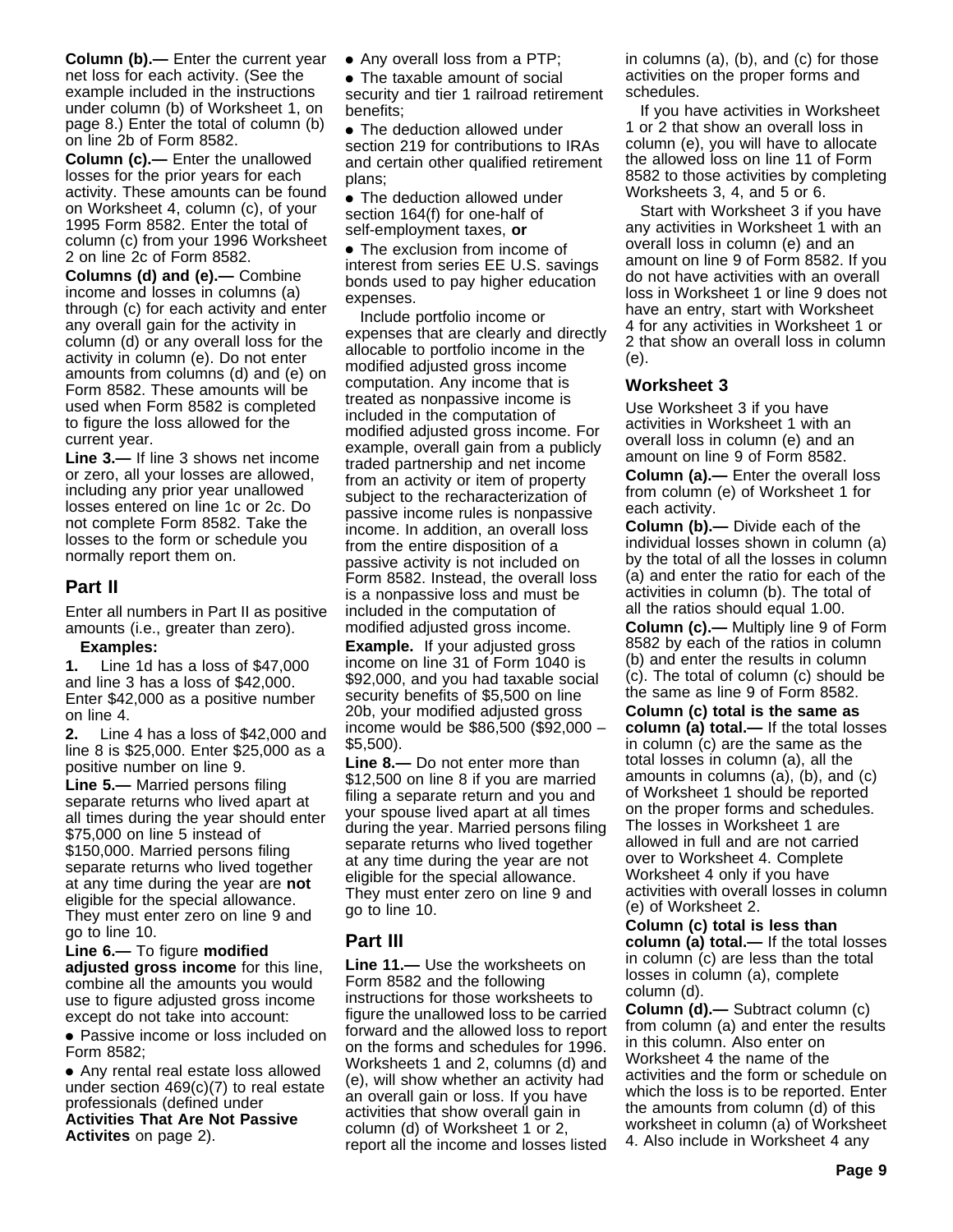activities from Worksheet 2 that have an overall loss in column (e) of that worksheet.

#### **Worksheet 4**

Complete Worksheet 4 if you have an overall loss in column (e) of Worksheet 2 or losses in column (d) of Worksheet 3 (from column (e) of Worksheet 1, if you did not have to complete Worksheet 3).

**Column (a).—** Enter the amounts, if any, from column (d) of Worksheet 3 (from column (e) of Worksheet 1 if you did not have to complete Worksheet 3). Also enter the losses, if any, shown in column (e) of Worksheet 2.

**Column (b).—** Divide each of the individual losses shown in column (a) by the total of all the losses in column (a) and enter the ratio for each of the activities in column (b). The total of all the ratios should equal 1.00. **Column (c).—** Complete the

following computation: **A.** Enter line 3 of Form 8582 ................... **B.** Enter line 9 of Form 8582 ...................

**C.** Subtract line B from line A ..................

Multiply line C by the ratios in column (b) and enter the results in column (c).

Use Worksheet 5 for the activities listed in Worksheet 4 if all the loss from the same activity is reported on one form or schedule. For example, use Worksheet 5 if all the loss from the activity is reported on Schedule E, even though part of the loss may be a current year Schedule E loss and part of it may be from a Schedule E prior year unallowed loss.

If you have losses from the same activity that are to be reported on two or more different schedules, use Worksheet 6 instead of Worksheet 5 for those activities. For example, if you have a Schedule C loss and you also have a Form 4797 loss from the sale of assets from the Schedule C activity, use Worksheet 6 instead of Worksheet 5.

#### **Worksheet 5**

**Column (a).—** Enter the activities shown in Worksheet 4 if all the loss from the same activity is to be reported on one form or schedule. The loss to enter in column (a) of this worksheet is the net loss plus the prior year unallowed loss for each activity you enter in this worksheet. This amount can be found by adding the losses in columns (b) and (c) of Worksheets 1 and 2.

**Column (b).—** Enter the amounts from column (c) of Worksheet 4 for the activities listed in this worksheet. These are your **unallowed losses for 1996.** Keep a record of these amounts so the losses can be used to figure your passive activity loss next year.

**Column (c).—** Subtract column (b) from column (a). These are the **losses allowed for 1996.** The amounts in this column should be reported on the form or schedule you normally use.

See the forms and schedules listed under **Reporting Allowed Losses on the Forms and Schedules**  below. Pub. 925 also has an extensive example of how to report passive income and losses on the forms and schedules.

#### **Worksheet 6**

Use Worksheet 6 if you have losses from the same activity that are reported on two or more different forms and schedules. Worksheet 6 will allocate the loss allowed and unallowed for the activity and the loss allowed on the different forms or schedules used to report the losses. Only the losses that would cause a difference in the tax liability if they were reported on a different form or schedule are kept separate. Any losses from the following forms or schedules should be kept separate: • Schedules C, D (Parts I and II), E,

and F.

 $\bullet$  Forms 4684 (Section B), 4797 (Parts I and II), and 4835.

Make a copy of Worksheet 6 to use for each additional activity for which you have losses reported on two or more different forms or schedules. When making entries in Worksheet 6, enter the name of the form or schedule on the line above line 1a. **Line 1a, column (a).—** Enter the net loss plus any prior year unallowed loss from the activity that goes on the same form, or in the case of Schedule D and Form 4797, the same part (Part I or Part II).

**Line 1b, column (a).—** Enter any net income from the activity that goes on the same form or schedule as the loss on line 1a, column (a). For example, you entered a prior year unallowed loss from Form 4797, Part I, on line 1a and this year you have a current year gain that is also reported on Form 4797, Part I. Enter the gain on line 1b, column (a). If the activity did not have a Form 4797,

Part I gain, enter zero on line 1b, column (a).

**Line 1c, column (b).—** Subtract line 1b, column (a) from line 1a, column (a), and enter the result in column (b). If line 1b, column (a), is more than line 1a, column (a), enter zero in column (b).

**Column (c).—** Divide each of the losses entered in column (b) by the total of column (b) and enter the ratio in this column. The total of this column should be 1.00.

**Column (d).—** Find the unallowed loss for this activity in Worksheet 4, column (c), and multiply that unallowed loss by the ratio in column (c) of Worksheet 6. If you have entries in column (b) of Worksheet 6 that show zero, also enter zero for that form or schedule in this column.

The amount in this column is the **unallowed loss for 1996.** Keep a record of this worksheet so that you can use the losses to figure your passive activity loss next year. **Column (e).—** Subtract the amount in column (d) from the loss entered on line 1a, column (a). This is the **allowed loss for 1996** to be entered on the forms or schedules. The forms and schedules you report on should show the losses from this column and the income, if any, for that activity from column (a) of Worksheet 1 or 2.

See the forms and schedules listed under **Reporting Allowed Losses on the Forms and Schedules** below. Pub. 925 also has an extensive example of how to report passive income and losses on the forms and schedules.

#### **Reporting Allowed Losses on the Forms and Schedules**

**Line 3 is income.—** If line 3 of Form 8582 shows net income or zero, all the losses in columns (b) and (c) of Worksheets 1 and 2 are allowed in full. Report the income and losses in columns (a), (b), and (c) of Worksheets 1 and 2 on the forms and schedules normally used.

**Line 11 is the same as the total of lines 1b, 1c, 2b, and 2c.—**If this is the case, all the losses in columns (b) and (c) of Worksheets 1 and 2 are allowed in full. Report the income and losses in columns (a), (b), and (c) of Worksheets 1 and 2 on the forms and schedules normally used.

**Columns (a) and (c) of Worksheet 3 are the same amount.—** If this is the case, all the losses in columns (b) and (c) of Worksheet 1 are allowed in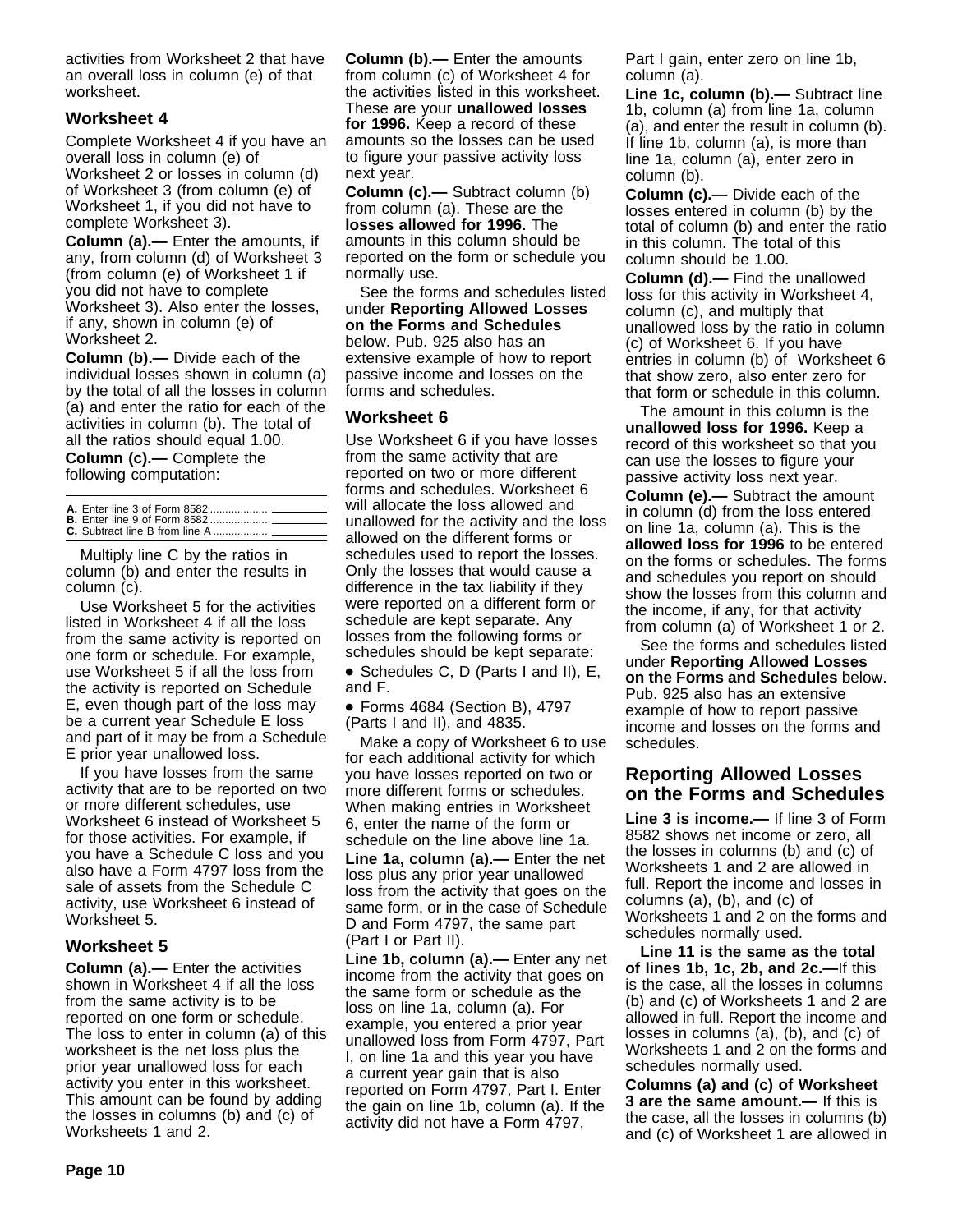full. Report the income and losses in columns (a), (b), and (c) of Worksheet 1 on the forms and schedules normally used.

**Losses allowed in column (c) of Worksheet 5.—** The amounts shown in column (c) of Worksheet 5 are the losses allowed for 1996 for the activities listed in that worksheet. Report the loss allowed from column (c) of Worksheet 5 and the income, if any, for that activity shown in column (a) of Worksheet 1 or 2, on the form or schedule normally used.

**Losses allowed in column (e) of Worksheet 6.—** The amounts shown in column (e) of Worksheet 6 are the losses allowed for 1996 for the activity listed in that worksheet. Report the losses allowed from column (e) of Worksheet 6 and the income, if any, for that activity shown in column (a) of Worksheet 1 or 2, on the forms or schedules normally used.

**Schedules C and F, and Form 4835.—** Enter on the net profit or loss line of your schedule or form, the allowed passive activity loss from the worksheet. To the left of the entry space write "PAL."

If the net profit or loss line on your form or schedule shows net profit for the year, reduce the net profit by the allowed loss from Worksheet 5 or 6 and enter the result on the net profit or loss line. For example, Schedule C shows net profit for the year of \$5,000. The activity also has a Form 4797 gain of \$2,500 and a prior year unallowed Schedule C loss of (\$6,000). The loss allowed for 1996 is (\$6,000). Line 31 would show a net loss of (\$1,000). To arrive at this answer, subtract the loss allowed for the year (\$6,000) from the net profit for the year (\$5,000). To the left of the entry space, write "PAL."

See Schedule D and Form 4797 instructions below if you also had passive gains and losses from the sale of assets or an interest in the passive activity.

**Schedule E, Part I.—** Enter the allowed loss from the worksheet on line 23 of Schedule E. An activity that has net profit for the year and prior year unallowed losses will have net profit on line 22 and the allowed loss on line 23. The allowed loss on line 23 will include the loss allowed to the extent of the net profit. Line 24 of Schedule E will show total net profit and line 25 will show total losses allowed (both passive and

nonpassive). Line 26 will show the total net profit or loss.

**Schedule E, Parts II and III.—** Any net income shown on your Schedule K-1 that is passive income should be entered as passive income in the appropriate column of Schedule E, Part II or III. Enter the passive loss allowed from Worksheet 5 or 6 in the appropriate column for passive losses. The passive losses allowed include the loss allowed to the extent of any net income from the activity. See Schedule D and Form 4797 instructions below if you also had passive gains or losses from the sale of assets or an interest in the passive activity.

**Form 4684, Section B.—** Any passive activity gain from Form 4684 remains unchanged. It was used on Form 8582 to determine allowable passive activity losses. If you did not have passive activity losses on Form 4684, complete Form 4684 and follow the instructions for that form regarding where to report the gain.

If you had passive activity losses from Form 4684, cross through the amount you first entered on line 31, 32, 38a, 38b, or 39 and show the allowed loss from the worksheet. To the left of the entry space write "PAL."

**Schedule D and Form 4797.—** If you sold assets from a passive activity or if you sold an interest in your passive activity, all gains from the activities should be shown on the appropriate line of Schedule D or Form 4797. Identify the gain as "From passive activity." Enter any allowed losses for Schedule D or Form 4797 on the appropriate line and to the left of the entry space write "PAL."

**Entire disposition with an overall loss.—** If you had an entire disposition of your interest in a passive activity and that activity had an overall loss, none of the gains, if any, or losses should have been entered on Form 8582 or the worksheets. However, all the gains and losses should be reported on the forms or schedules you normally use. To the left of the entry space, write "Entire disposition of passive activity."

**Entire disposition with an overall gain.—** Gains and losses from this activity were included on Form 8582 so that the gains could offset other passive activity losses. Report all the gains and losses on the forms and schedules you normally use and to the left of the entry space, write

"Entire disposition of passive activity."

## **Publicly Traded Partnerships (PTPs)**

A publicly traded partnership (PTP) is a partnership whose interests are traded on an established securities market or are readily tradable on a secondary market (or its substantial equivalent).

An established securities market includes any national securities exchange and any local exchange registered under the Securities Exchange Act of 1934 or exempted from registration because of the limited volume of transactions. It also includes any over-the-counter market.

A secondary market generally exists where a person stands ready to make a market in the interest. An interest is treated as readily tradable if the interest is regularly quoted by persons, such as brokers or dealers, who are making a market in the interest.

The substantial equivalent of a secondary market exists where there is no identifiable market maker, but the holder of an interest has a readily available, regular, and ongoing opportunity to sell or exchange his or her interest through a public means of obtaining or providing information of offers to buy, sell, or exchange interests. Similarly, the substantial equivalent of a secondary market exists where the prospective buyers and sellers have the opportunity to buy, sell, or exchange interests in a timeframe and with the regularity and continuity that the existence of a market maker would provide.

#### **Special Instructions for PTPs**

Section 469(k) provides that the passive activity limitations must be applied separately to items from each PTP. Losses from passive activities held through a PTP generally can only be used to offset income or gain from passive activities of the same PTP.

**Passive activity loss rules for partners in PTPs.—** Do not report passive income, gains, or losses from a PTP on Form 8582. Instead, use the following rules to figure and report on the proper form or schedule your income, gains, and losses from passive activities you held through each PTP you owned during the tax year:

 **1.** Combine any current year income, gains and losses, and any